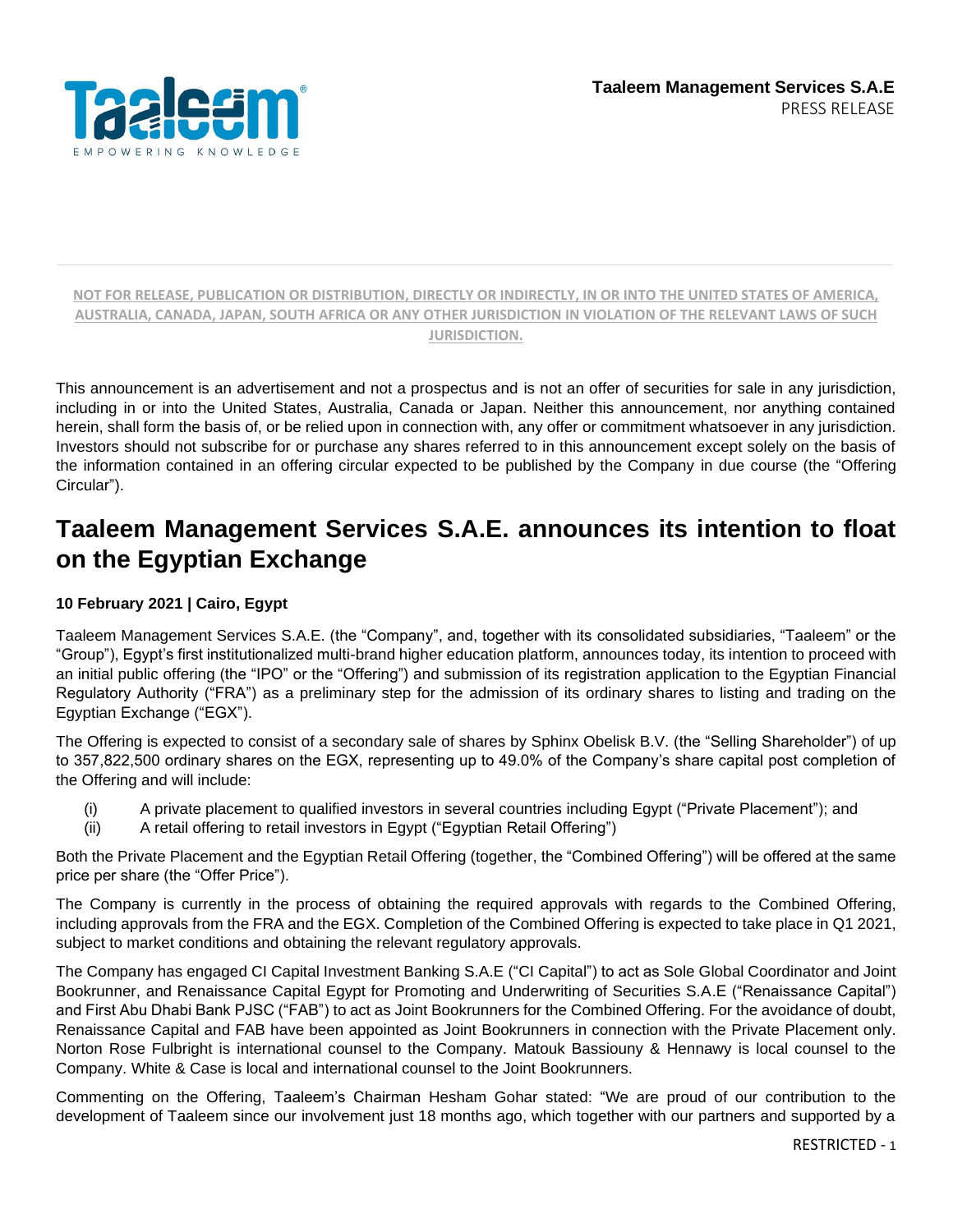

world-class management team, saw the implementation of a successful value creation plan underpinned by the launch of two new faculties in health sciences including Egypt's largest private school of medicine at NUB, as well as the joint-venture with Palm Hills to establish Badya University on the west side of Cairo. Our flagship Nahda University, the largest private university south of Cairo, continues to deliver on the vision of enhancing the quality of education to an addressable population of more than 29 million Egyptians that live in Upper Egypt. Additionally, the prospective IPO of Taaleem marks an important milestone allowing investors to participate in a unique business, operating in the underserved private higher education sector, which captures the essence of the consumer-centric story that makes Egypt so attractive"

Taaleem's Vice Chairman Ahmed Badreldin commented: "When we backed the management team in 2015 to lead the institutionalization of the higher education sector in Egypt, we had the vision of making quality education more accessible and producing graduates who are prepared for the evolving job market while creating Egypt's leading focused higher education platform."

Taaleem's Managing Director, Eng. Mohamed El Rashidi, said: "At Taaleem, we understand the transformative power of education. We are committed to making a positive impact on higher education in Egypt, by providing accessible, high-quality undergraduate, graduate and specialized degree programs and enhancing the student experience to strengthen outcomes. We know that when our students succeed, the country will prosper, and our society will benefit."

### **For further information, please contact:**

| <b>Taaleem Management Services S.A.E</b> | <b>Renaissance Capital</b>           |
|------------------------------------------|--------------------------------------|
| Khaled Khater                            | Simon Aird                           |
| <b>Chief Financial Officer</b>           | Email: SAird@rencap.com              |
| Email: Khaled.khater@taaleem.me          | Omar Gaafar                          |
| Mobile: +(20)1027676857                  | Email: OGaafar@rencap.com            |
|                                          |                                      |
| <b>CI Capital</b>                        | <b>FAB</b>                           |
| Abdelrazzak Sidky                        | <b>Hollie Mcguinness</b>             |
| Email: Abdelrazzak.sidky@cicapital.com   | Email: Hollie.Mcguinness@bankfab.com |
| Nader Toutounghi                         |                                      |
| Email: nader.toutounghi@cicapital.com    |                                      |
|                                          |                                      |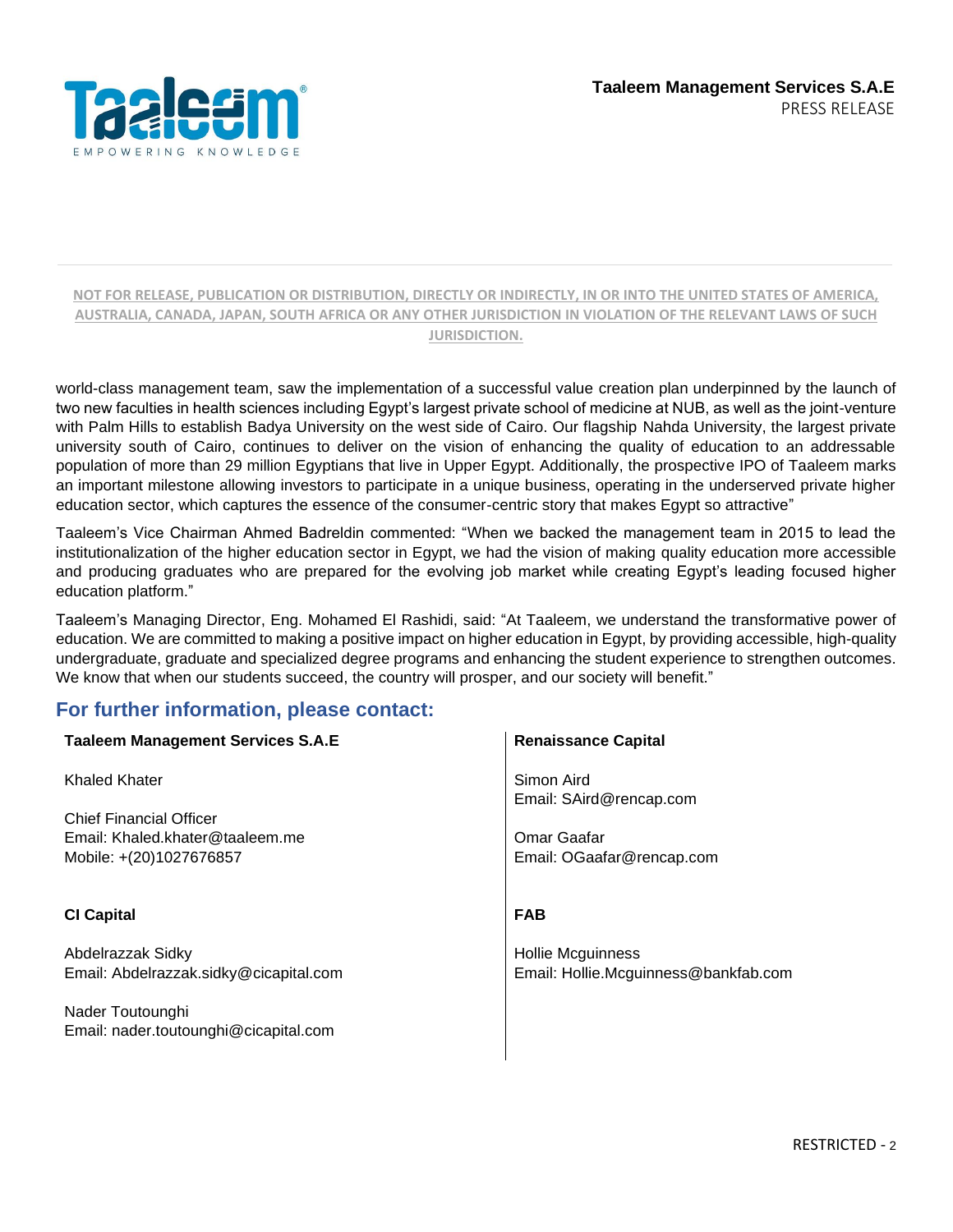

### **About Taaleem**

Taaleem is a leading higher education provider in Egypt, which owns and operates Nahda University in Beni Suef ("NUB") with two campuses in Beni Suef Governorate, 100 km south of Greater Cairo. The university is the largest private university in Upper Egypt with a total capacity of just over 11,000 students and more than 6,270 enrolled students for the 2020/2021 academic year, serving Egypt's most populous and one of its most underserved regions. Taaleem's flagship university, NUB, hosts a wide spectrum of high-quality education, including pharmacy, dentistry, engineering, computer science, media, marketing and business administration, medicine, and physiotherapy. NUB's faculty of medicine is Egypt's largest private medical faculty, and one of only five nationwide, with an exclusive partnership with the Medical University of Vienna International ("MUVI"), an internationally ranked university and one of the oldest medical universities in Europe. NUB plans to launch three new faculties over the next three years, subject to obtaining regulatory approvals, which are expected to boost student capacity by 27%.

In addition to NUB, the Company is in the process of launching Badya University in West Cairo, subject to regulatory approvals, with a potential total capacity of 9,160 students.

### **Competitive Strengths**

#### **The First and Largest Private University in Upper Egypt, Offering High Quality Education, Generating Strong Demand Across Faculties**

- NUB is strategically located in Upper Egypt, the most populous and one of the most underserved regions in Egypt with a low university per capita ratio
- NUB is the first and largest private university in Upper Egypt
- NUB has been able to garner strong demand as evidenced by its 80%+ intake utilization on the back of the improved quality of education

#### **Focusing on Faculties Generating Industry Leading Margins, Underpinned by Launching Egypt's Largest Private Faculty of Medicine and One of Only Five Private Universities in Egypt**

- Affordable price point in comparison to peers and flexibility to increase tuition fees
- Taaleem has historically been able to generate above industry average margins as NUB has been consistently increasing its exposure to high margin faculties. For the 2020/2021 academic year, 67% of NUB's student body is enrolled in high-margin faculties
- Launched Egypt's largest medical faculty in terms of capacity among private universities with an annual capacity of 400 students as the first private faculty of medicine in Upper Egypt and one of only five private medicine faculties in Egypt with an exclusive partnership with MUVI

#### **Spearheaded by a Committed and Highly Competent Management Team with a Strong Track Record in Growth Acceleration and Institutionalization**

Led by an experienced team of educators and executives with broad experience in academics and business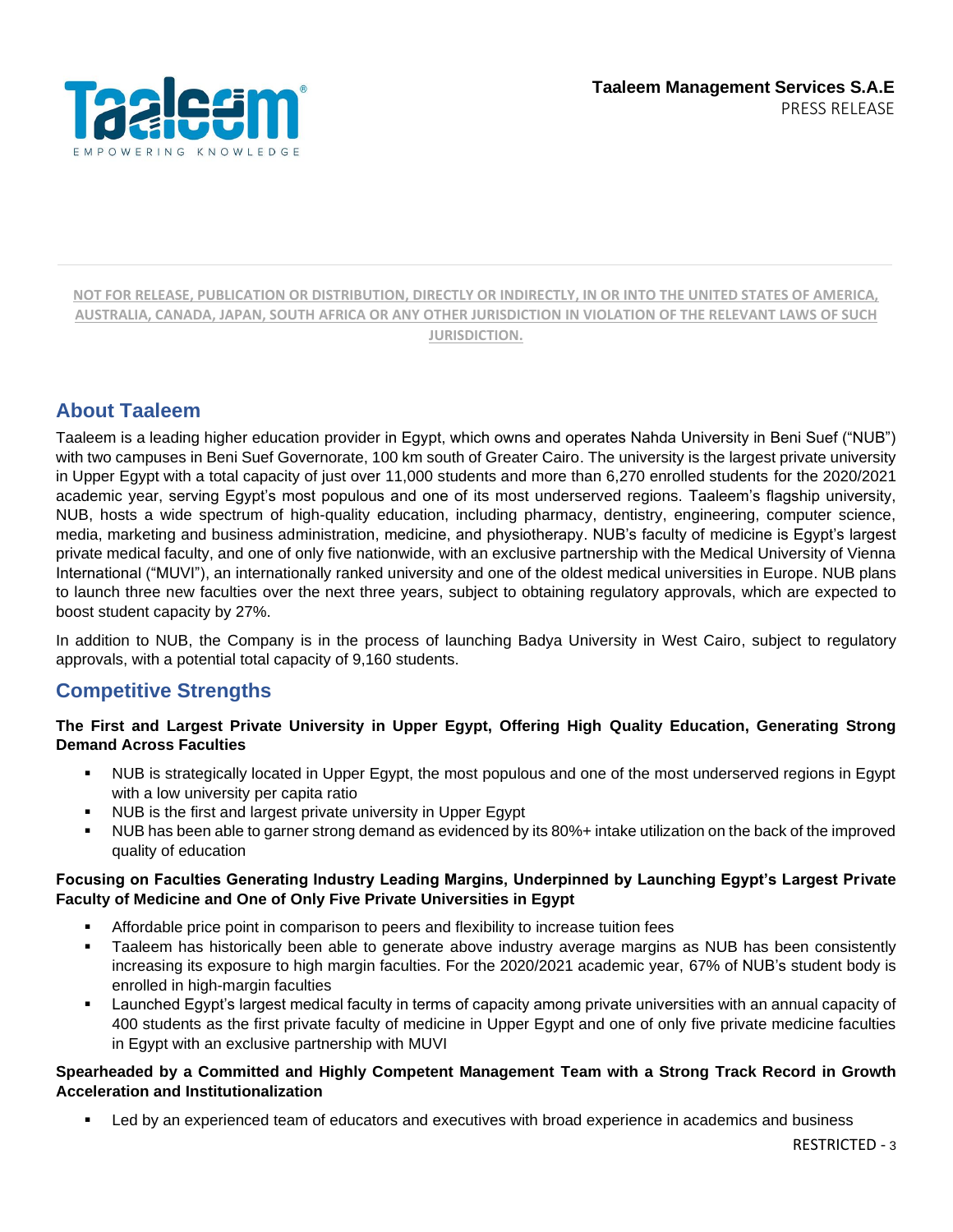

- Committed to providing high-quality undergraduate, graduate and specialized degree programs and enhancing the student experience to strengthen outcomes
- Introduced the first institutionalized higher education management platform in Upper Egypt by enhancing infrastructure, improving the university offerings and hiring top tier academic staff over the last five years

#### **Unique Platform with Strong Financial Performance Supported by an Unlevered Balance Sheet, That is Expected to Accelerate on the Back of its Organic Expansion. A Pure Play on Egypt's underserved Higher Education Industry with a Superior Profitability Profile.**

- $FY$  2019/20 revenues of EGP 450mn and adjusted EBITDA<sup>1</sup> of EGP 241mn, with a superior EBITDA margin of 54% as a result of being a pure play higher education player
- Solid track record with 3-year revenue and adjusted EBITDA CAGR of 28% and 37%, respectively
- Unlevered balance sheet with a Net Cash position

#### **Clear, Well-Articulated and Diversified Expansion Plan, Underpinned by the Introduction of New Faculties and the new Badya University**

- Expecting the introduction of three new faculties at NUB over the next three years offering agricultural engineering, arts, and architecture, which are expected to increase student capacity by 27%
- Taaleem entered into a joint venture with Palm Hills Development S.A.E. to set up a higher education campus with a capacity of 9,160 students in West Cairo controlled and managed by Taaleem
- Exploring opportunity to manage community colleges in Egypt in a number of governorates

#### **Operating in the Underpenetrated and Resilient Private Higher Education Market with Significant Barriers to Entry**

- Highly attractive supply and demand dynamics with the number of universities per one million capita of only 0.5 in Egypt while the demand continues to grow given supportive demographics
- Stable legal and regulatory framework imposes significant barriers to entry supported by a progressive regulator
- High capital requirements to fund campus real estate infrastructure form an additional barrier to entry in the sector

#### **Strong Commitment to Achieve Significant Social Impact While Implementing Best Governance Practices**

- Taaleem has been actively pursuing the highest environmental, social and safety standards for its students, employees and all other stakeholders
- Taaleem is an active player in the community promoting equality and social welfare with its campuses located in a governorate that was once listed as underdeveloped
- Adopting global best practices to ensure proper governance

<sup>&</sup>lt;sup>1</sup> Adjusted for legal, advisory, and other expenses incurred in connection with the shareholders' acquisition of the Company in the calendar year 2015, and subsequently paid by the Company on behalf of the shareholders, discontinued operations and one-off gains/expenses, which are not recurring in the ordinary course of the Company's operations, and do not entail further accrual of the same nature or for the same purpose in the future, capital gain or loss resulting from the sale of fixed assets, and any expenses or fees relating to the listing of the Taaleem shares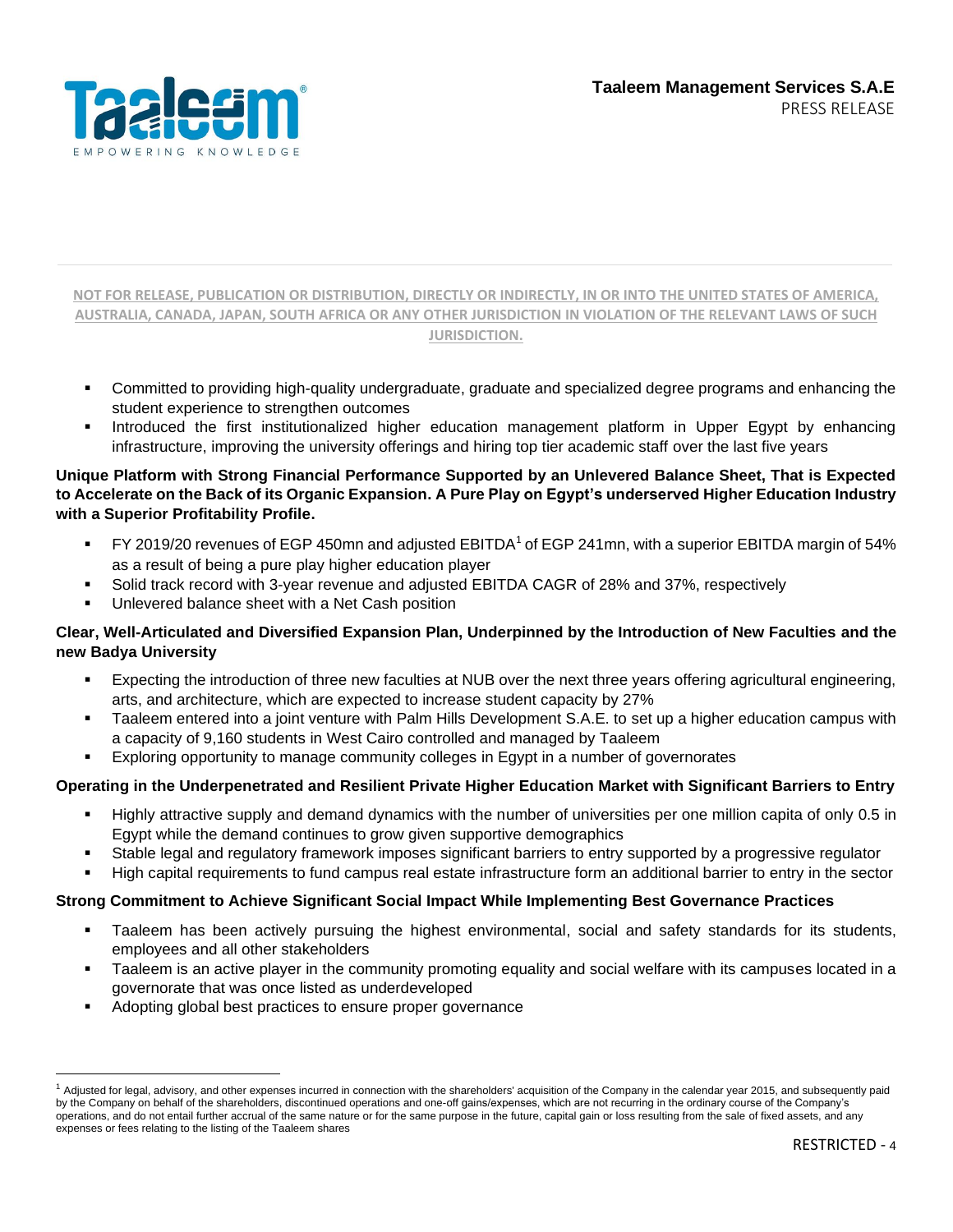

## **Financial Highlights<sup>2</sup>**

The Group has shown strong financial performance over the years, recording operating revenue CAGR of 28% between FY 2017/18 and FY 2019/20, and an adjusted EBITDA CAGR of 37% over the same period. The Group's adjusted EBITDA margin has increased from 47% in FY 2017/18 to 54% in FY 2019/20. Average tuition per student has witnessed a growth of 54% from EGP 49.9k in FY 2017/18 to EGP 76.9k in FY 2019/20, boosted by the ongoing introduction of new faculties that carry higher tuition per student. In FY 2019/20, the Company recorded operating revenues of EGP 450 million, up from the EGP 354 million recorded in FY 2018/19 and the EGP 274 million in FY 2017/18. In FY 2019/20, the Group's adjusted EBITDA was at EGP 241 million compared to EGP 183 million recorded in FY 2018/19 and EGP 128 million in FY 2017/18. Net profit for FY 2019/20 stood at EGP 144 million up from the EGP 110 million recorded in FY 2018/19 and EGP 62 million in FY 2017/18.



– Ends –

 $^2$  Taaleem's financial year starts September 1st and ends on August 31st .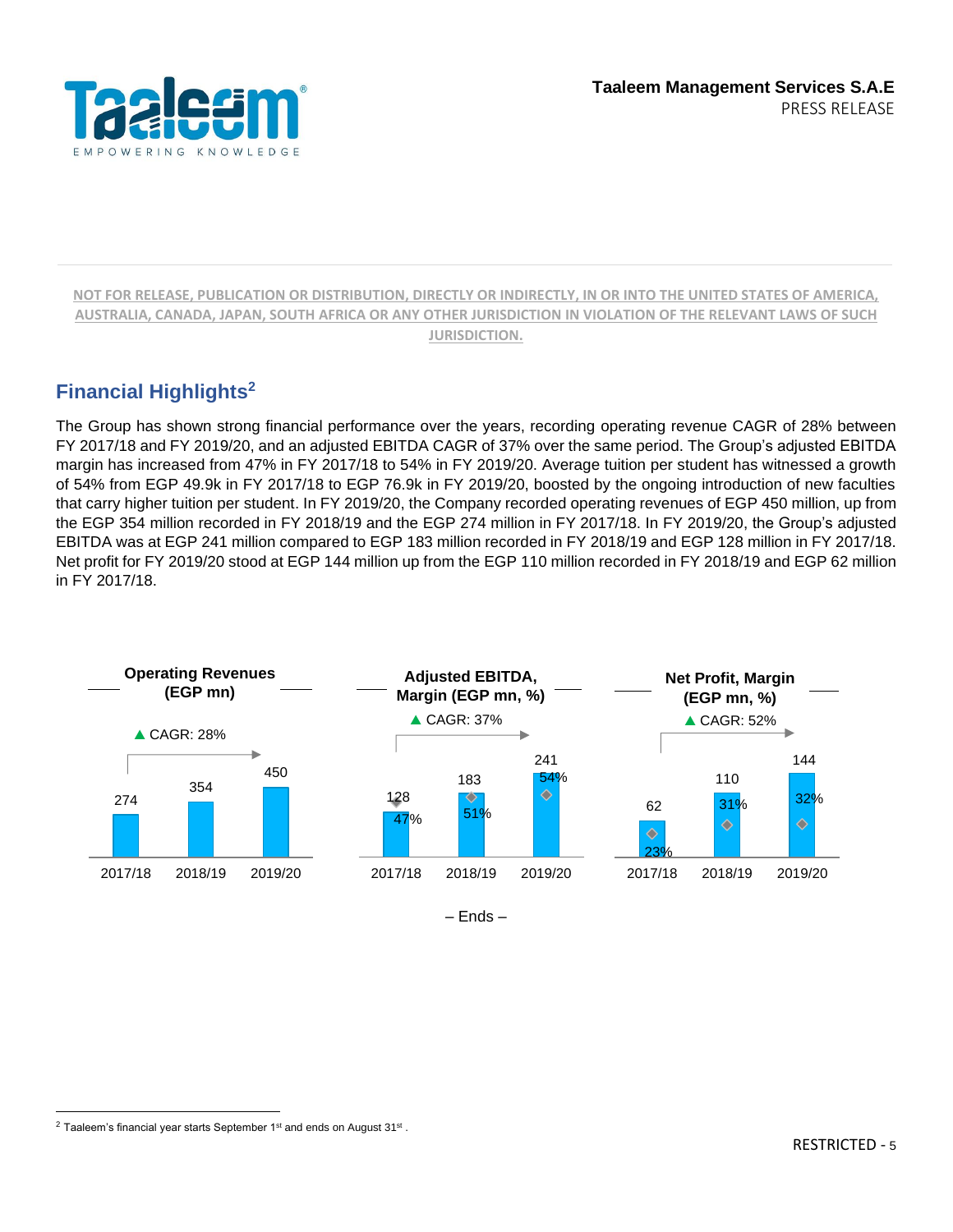

### **Important Notice**

The material set forth herein is for informational purposes only and does not constitute an offer of securities for sale or a solicitation of any offer to buy securities in the United States, Australia, Canada, Japan or South Africa or any other jurisdiction in which such an offer or solicitation is unlawful. The securities referred to herein have not been and will not be registered under the United States Securities Act of 1933, as amended (the Securities Act), or the securities laws of any state in the United States, and may not be offered or sold within the United States except pursuant to an exemption from, or in a transaction not subject to, the registration requirements of the Securities Act and applicable state laws. No public offering of securities has been or will be made in the United States. Subject to certain exceptions, the securities referred to herein may not be offered or sold in Australia, Canada, Japan or South Africa, or for the account or benefit of, any national, resident or citizen of Australia, Canada, Japan or South Africa. Copies of this material are not being, and should not be, distributed or sent, directly or indirectly, into the United States, Australia, Canada, Japan or South Africa.

This communication is an advertisement and not a prospectus and does not constitute an offer of securities to the public in the United Kingdom or elsewhere. Any offer to acquire shares pursuant to the proposed offering will be made, and any investor should make his investment, solely on the basis of information that is contained in the offering circular expected to be published by the Company in due course (the "Offering Circular"). Copies of the Offering Circular will, following publication, be available from the Company's registered office. In the United Kingdom, this communication and, when effected, the offering are and will be only addressed to, and directed at "qualified investors" as defined in Article 2(e) of the Prospectus Regulation (Regulation (EU) 2017/1129), as it forms part of domestic law in the United Kingdom by virtue of the European Union (Withdrawal) Act 2018, who are also (i) persons who have professional experience in matters relating to investments falling within the definition of "investment professionals" in Article 19(5) of the Financial Services and Markets Act 2000 (Financial Promotion) Order 2005 (the Order), (ii) high net worth entities falling within Article 49(2)(a)-(d) of the Order or (iii) other persons to whom it may lawfully be communicated (all such persons together being referred to as "relevant persons").

Any person who is not a relevant person should not act or rely on this document or any of its contents. Any investment or investor activity to which this communication relates is only available to and will be engaged in only with, relevant persons.

This announcement and any offer if made subsequently is directed only at persons in member states of the European Economic Area who are "qualified investors" within the meaning of Article 2(E) of the Prospectus Regulation EU 2017/1129 as amended (Qualified Investors). This announcement must not be acted on or relied on in any member state of the European Economic Area, by any person who is not a Qualified Investor. Any person in the EEA who acquires the securities in any offer (an investor) or to whom any offer of the securities is made will be deemed to have represented and agreed that it is a Qualified Investor. Any investor will also be deemed to have represented and agreed that any securities acquired by it in the offer have not been acquired on behalf of persons in the EEA other than Qualified Investors or persons in the UK and other member states (where equivalent legislation exists) for whom the investor has authority to make decisions on a wholly discretionary basis, nor have the securities been acquired with a view to their offer or resale in the EEA to persons where this would result in a requirement for publication by the Company or any manager of a prospectus pursuant to Article 3 of the Prospectus Regulation. The Company, CI Capital Investment Banking, Renaissance Capital and First Abu Dhabi